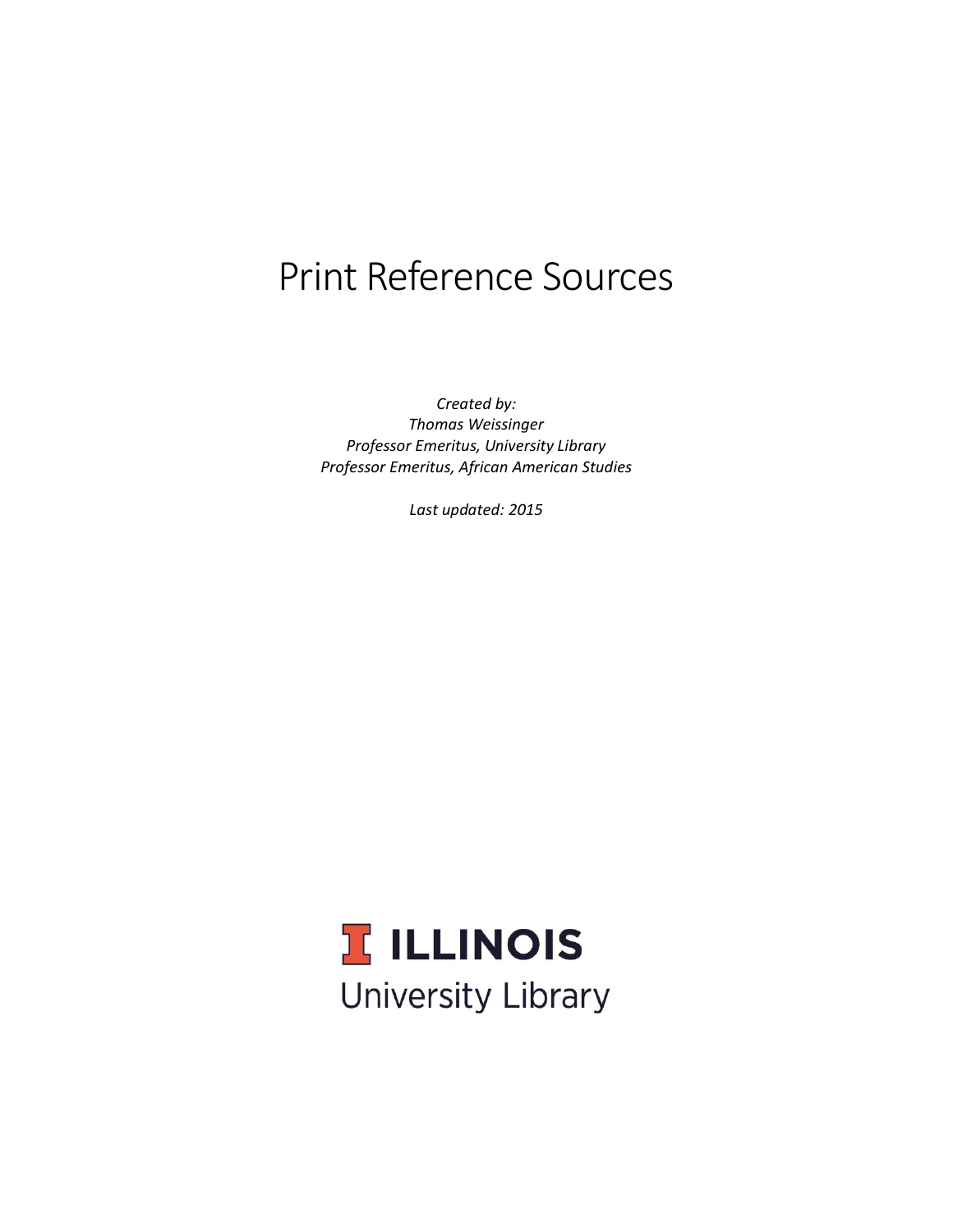# Table of Contents

<span id="page-1-0"></span>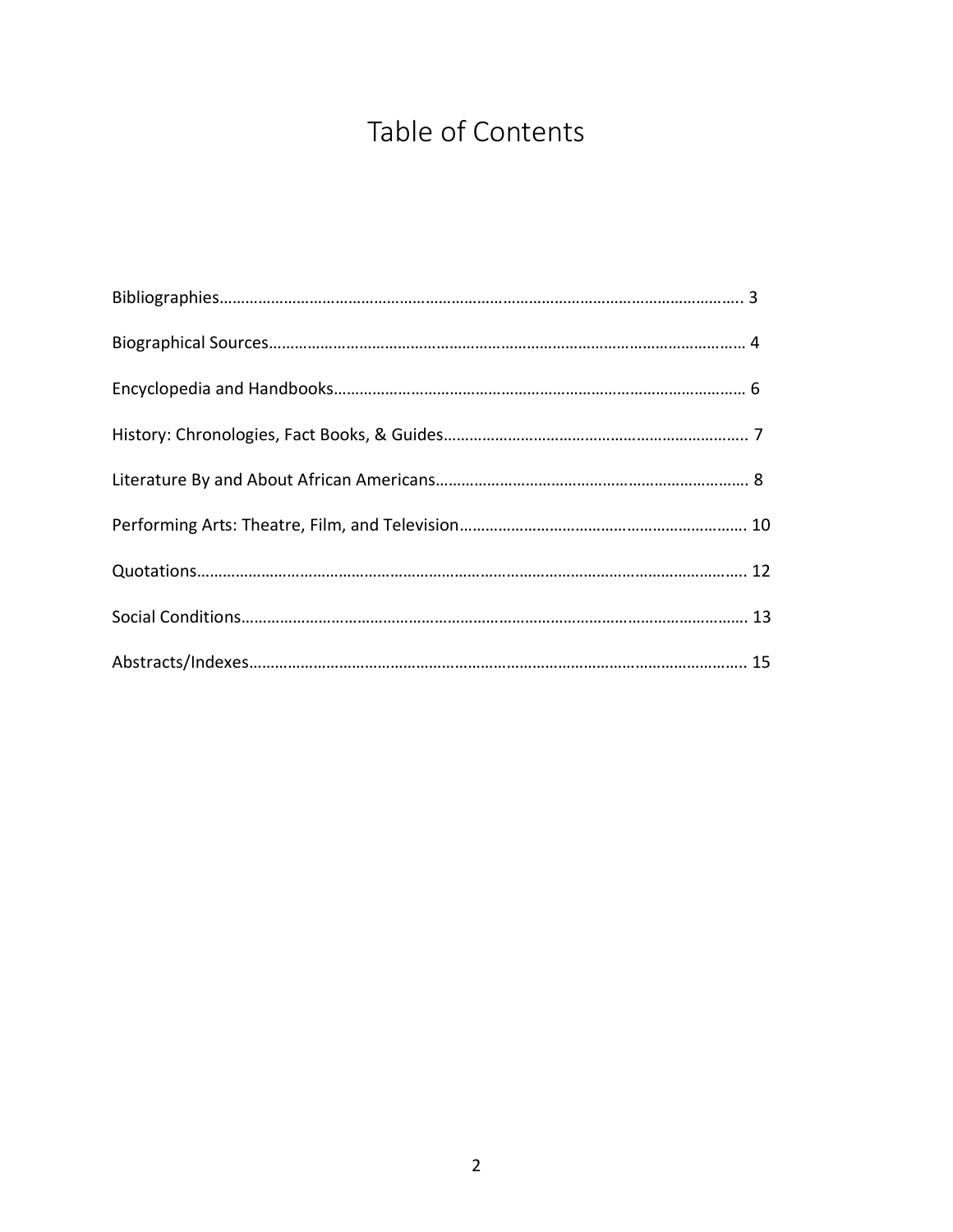### <span id="page-2-0"></span>Introduction:

This is a broad guide covering African American life and culture. It is limited to printed reference books in the humanities and social sciences. All titles listed are available in the University of Illinois at Urbana-Champaign Library. As a guide, it will lead the user to more extensive material in the subject area.

### BIBLIOGRAPHIES

*Afro-American History: A Bibliography*. 1974-1981. 2 vols. African American Research Center 016.32526.S54A. Over 3,000 abstracts from *America, history and life* and *Historical abstracts* since 1954; chronological arrangement.

*The African-American Mosaic: A Library of Congress Resource Guide for the Study of Black History and Culture*. 1993. Main Stacks 016.9730496.L616A. A broad survey of the Library of Congress' holdings concerning the history and culture of black Americans in the United States. Part 1, "African-Americans in the Antebellum Period," includes materials about: slavery; free blacks; and abolitionists' antislavery movements, and sectional controversy. Part 2, "Emancipation and Beyond," begins with the Civil War, moves into the Reconstruction era, (which includes materials dating to approximately 1880), and ends with what is called the Booker T. Washington era, which spans the years from 1880 to approximately 1915. Part 3, "And the Pursuit of Happiness," discusses: World War I and Postwar Society; the Depression, the New Deal, and World War II; and the Civil Rights era.

*A Bibliography of the Negro in Africa and America*. 1965 [c1928]. African American Research Center 016.32526.W89B1965. Monroe Work's classic bibliography contains 17,000 references in 74 classified chapters, all published before 1928. The book was the first comprehensive bibliography of its kind and has been widely used by scholars and laymen.

*Black Access: A Bibliography of Afro-American Bibliographies*. 1984. African American Research Center 016.9730496. N468BL. Helps "locate information on virtually every aspect of Afro-American life, culture, and history." Lists library catalogs, guides and nseparately published bibliographies.

*Black Authors: A Selected Annotated Bibliography*. 1991. Undergrad Reference 013.0396073.N429B. A bibliography of books written, co-authored, or edited by African Americans that includes over 3,000 titles in all subject areas, fiction and non-fiction. The earliest work cited was published in 1845 and the most recent in 1989. A few African and Caribbean writers who are living and/or publishing in the US are included.

*Blacks in America: Bibliographic Essays*. 1973. African American Research Center 016.301451.B567. Lists 4,000 book and article titles grouped in chronological periods covering the period from 1500 to 1970.

*Early Black Bibliographies, 1863-1918*. 1982. African American Research Center 016.973 Ea76. Brings together 19 old, rare, and out of print bibliographies. These bibliographies give clear indication that from before the Civil War there were those searching for documentation of the black presence. A special feature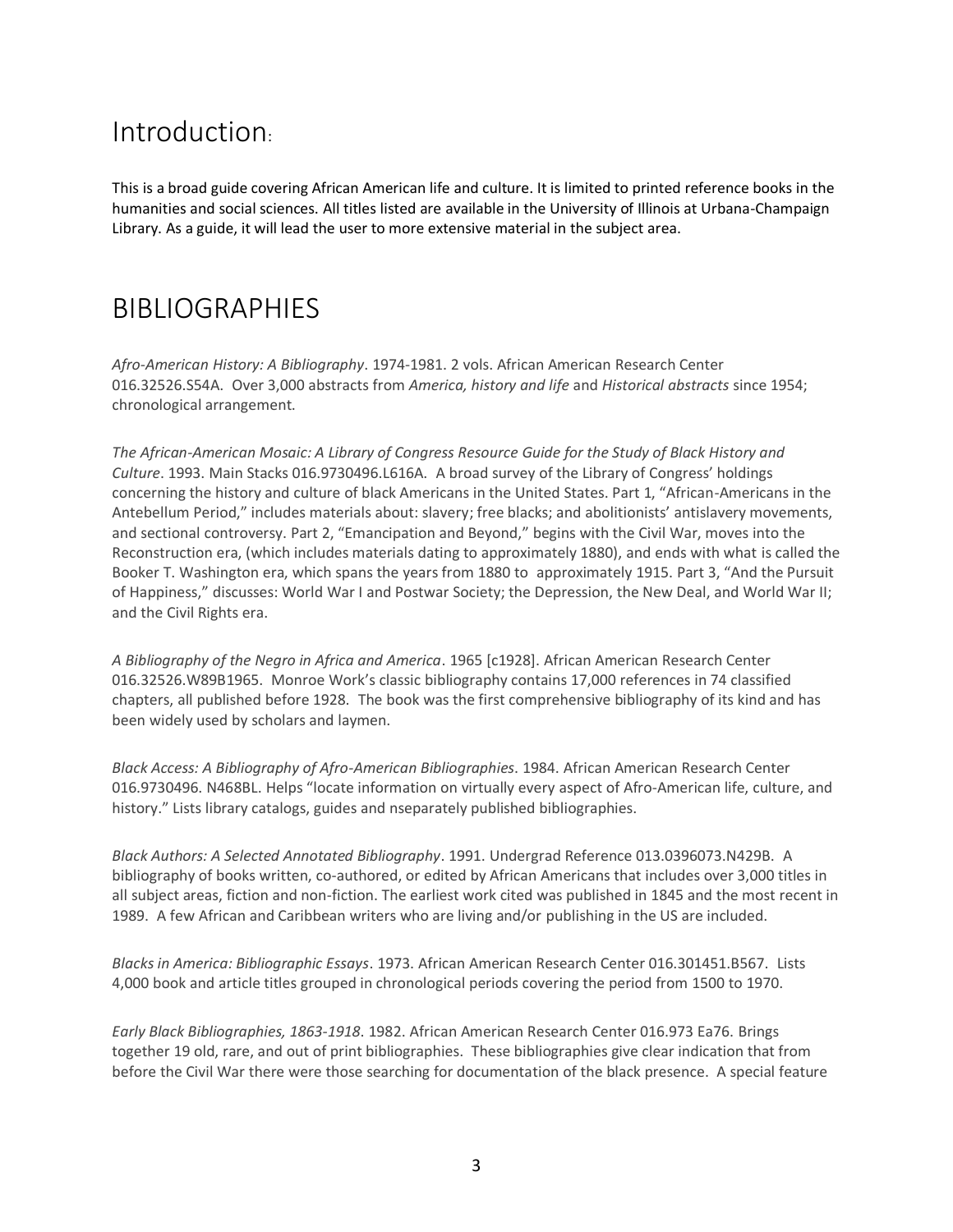<span id="page-3-0"></span>of many of the bibliographies is their inclusion of hard to find 19th century periodical articles which report on contemporary issues and events.

*Eight Negro bibliographies*. 1970. Main Stacks 016.301451 W67E. Includes: The freedom rides.–The Southern students' protest movement.–The University of Mississippi and James H. Meredith.–The Black Muslims in the United States.–Martin Luther King, Jr., 1929-1968.–The awesome thunder of Booker T. Washington.–The lynching records at Tuskegee Institute; with lynching in America.–The perilous road of Marcus M. Garvey: A Bibliography, and some correspondence with Booker T. Washington, Emmett J. Scott, and Robert Russa Moton.

*Harvard Guide to African-American History*. 2001. African American Research Center 973.0496073 H261. Includes more than 15,000 entries. The first part of the *Guide* contains 12 essays on historical research aids, from traditional archival and reference materials to the Internet. The second and largest part presents comprehensive and chronological bibliographies. The third part contains listings of resources on the special subjects of women.

*Index to Afro-American Reference Resources*. 1988. African American Research Center 973.0496073.ST481. Sources include titles generally considered to be reference tools, such as dictionaries, encyclopedias, catalogs, indexes, abstracts, bibliographies, and resource guides, as well as selected resources such as classic history texts and anthologies that fall outside the traditional reference area. This index to Afro-American reference sources provides general subject access to entire works as well as coverage of specific chapters within books.

*The Progress of Afro-American Women: A Selected Bibliography and Resource Guide*. 1980. African American Research Center 016.9730496.SI58P. 4,000 references to the lives and contributions of African American women in the 19th and 20th centuries. Arranged according to 34 subject sections with numerous subtopics.

### **[Return to Table of Contents](#page-1-0)**

### BIOGRAPHICAL SOURCES

*African-American Women: A Biographical Dictionary*. 1993. African American Research Center 920.72.AF83. Includes nearly 300 biographies to women who have made significant contributions to social reform, politics, arts and entertainment, religion, business, education, and the professions from the colonial era to present.

*Black Americans in Autobiography*. 1984. African American Research Center 016.9209.B76B1984. Annotated bibliography of autobiographies written by African Americans from the Civil War to 1973.

*Black Biography 1790-1950: A Cumulative Index*. 1991 . African American Research Center 920.009296073.B5614. Indexes 297 reference books microfilmed in *Black Biographical Dictionaries, 1790- 1950*. 1987. Microfiche 6. Volumes 1-2 arranges alphabetically 30,000 biographical sketches of historical figures. Volume 3 contains indexes by place of birth, occupation, religion, and sex.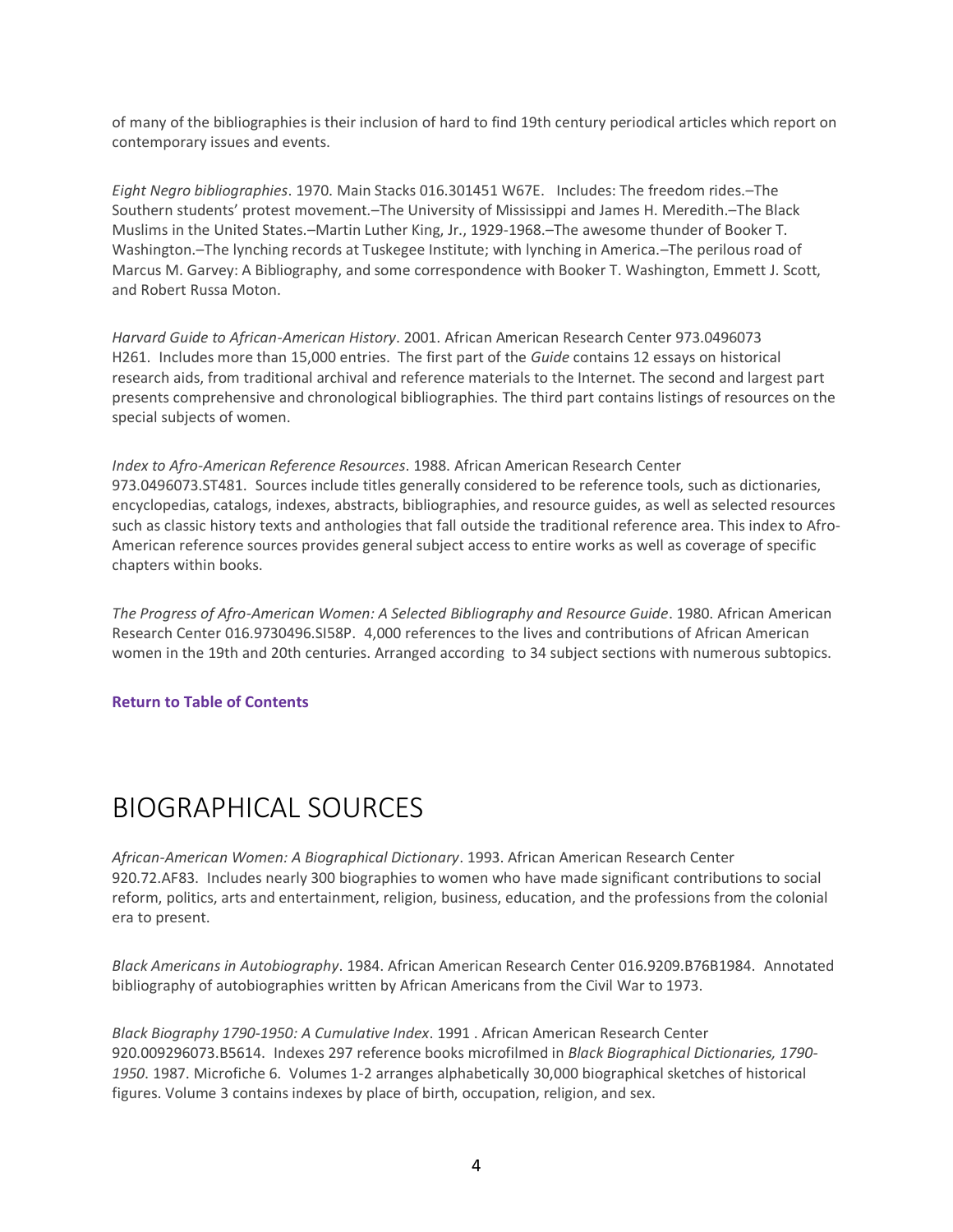*Contemporary Black Biography: Profiles from the International Black Community*. 1992- . African American Research Center 920.009296.C767. An ongoing, multivolume biographical encyclopedia that offers broad and international coverage of individuals from a wide range of fields. Includes nationality, occupation, subject, and name indexes.

*Dictionary of American Negro Biography*. 1st ed. 1982. African American Research Center 920.009296.L828D. A compendium of scholarly biographical essays on major figures. Includes no individual living as of January 1, 1970. Entries are written and signed by well-known scholars and include bibliographic references.

*Icons of Black America: Breaking Barriers and Crossing Boundaries*. 3 vols. 2011. African American Research Center 920.009296073 Ic7. Alphabetically arranged entries offer analysis on some of the most influential African Americans, organizations, and institutions in American history, from the late 19th century to the present. 100 African American people, groups, and organizations are covered.

*In Black and White*. 3rd ed. 1980. 2 vols. + suppl. African American Research Center 016.920073.SP71980. A guide to magazine articles, newspaper articles, and books concerning the careers and contributions to society of more than 15,000 black individuals and groups. Includes index to occupations.

*Notable Black American Women*. 1992-2003. Books 1-3. African American Research Center 920.7208996.N843. Each essay outlines significant achievements, and the public's response to those achievements. Five hundred women who have made significant contributions to American society and the world are profiled in the original book. 300 additional women are profiled in Book II. Book III features 300 contemporary and historical women.

*Voices of Historical and Contemporary Black American Pioneers*. 2012. 4 vols. African American Research Center 920.009296073. Features stories of 200 historical figures and 150 contemporary African American scholars and professionals from varied career fields. Arranged by career category, each section of the work begins with a biographical narrative of early black pioneers in the field, followed by original interviews conducted by the editors or autobiographical narratives written by the subjects.

*Who's Who Among African Americans*. 9th ed. 1996- . African American Research Center 920.073.W62171. Reference provides biographical and career details on more than 20,000 notable African American individuals, including leaders from sports, the arts, business, religion and more. An obituary section contains fully updated entries for listees who have died since the previous edition.

*Who's Who in Colored America: A Biographical Dictionary of Notable Living Persons of African Descent in America*. 7 vols. 1927-1950. Main Stacks 920.9.W621. Each volume has approximately 3,000 biographical sketches. Has subject indexes to geographical and vocational information of biographies.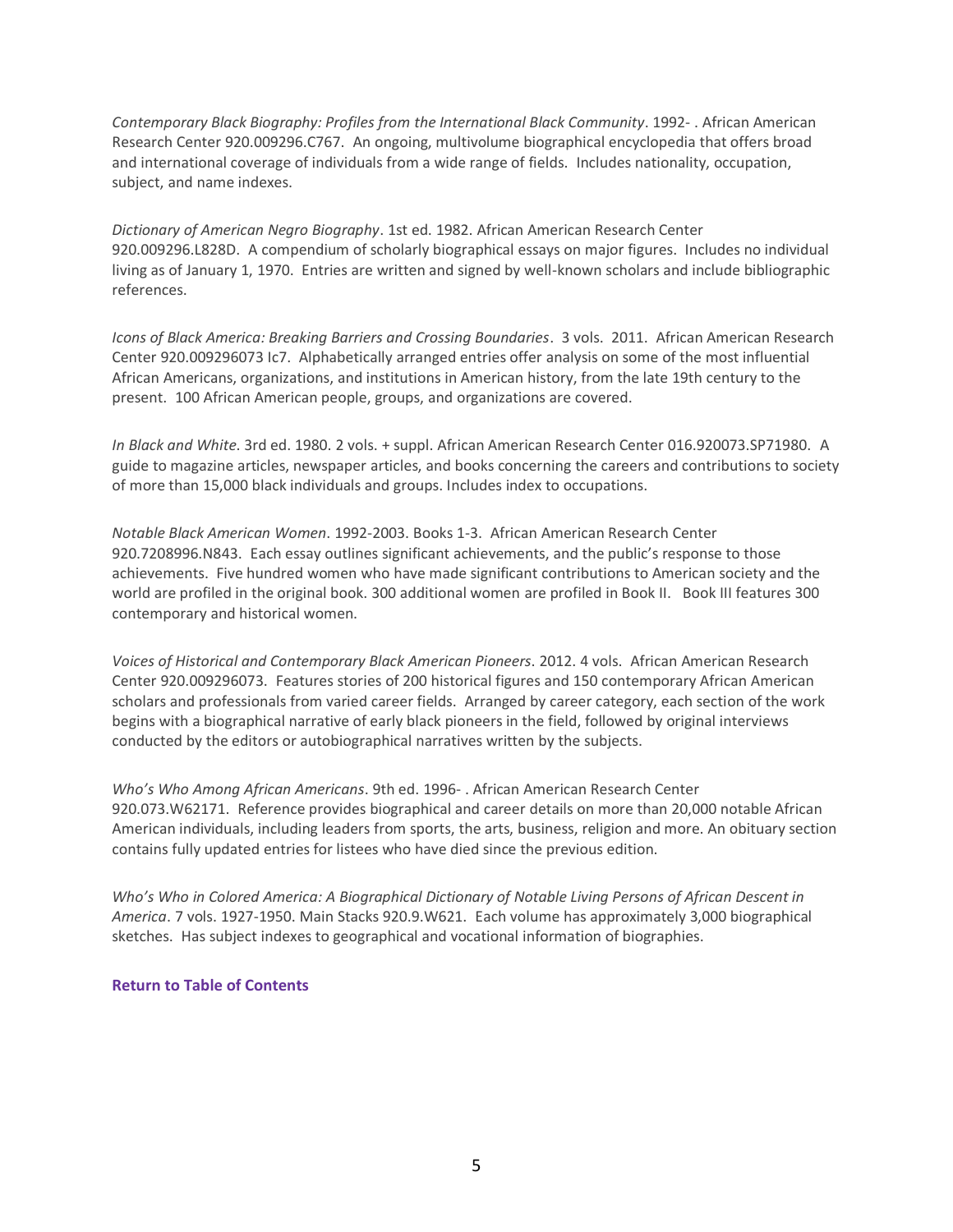# <span id="page-5-0"></span>ENCYCLOPEDIA AND HANDBOOKS

*Africana: The Encyclopedia of the African & African American Experience*. 5 vols. 2005. African American Research Center 305.896072 En192. More than 4,000 articles cover prominent individuals, events, trends, places, political movements, art forms, business and trade, religion, ethnic groups, organizations and countries on both sides of the Atlantic. History and culture in the United States, throughout the rest of the Americas, and in Africa receive strong emphasis.

*Almanac Of African American Heritage: A Book Of Lists Featuring People, Places, Times, And Events That Shaped Black Culture*. 2001. African American Research Center 973.0496073 Al62. Spanning history, popular culture, education, religion, science, technology, business, law, government, fine arts, sports, and the military, this work spotlights dozens of trail blazers, from Dorothy Height to Warren Thompson, from Dr. Benjamin Carson to Barbara Jordan. Entries include: Enduring African American folk remedies and innovative contributions in medical research, Pioneering African American attorneys, judges, governors, and senators, Notable Broadway plays and award-winning movies with African American themes, A tribute to African American soldiers, including women nurses in World War I.

*Black America: A State-by-State Historical Encyclopedia*. 2 vols. 2011. African American Research Center 973.0496073 H7846. A concise reference of African American history from the origins of slavery in the American colonies to present. Each of the 50 states and the District of Columbia has a separate chapter written by contributors with expertise in African American history.

*Black Women in America*. 3 vols. 2005. African American Research Center 305.48896073 B561 2005. Nearly 600 entries explore the contributions African American women have made throughout history.

*Encyclopedia of African-American Culture & History*. 2nd ed. 6 vols. 2006. African American Research Center 973.0496073 En19 2006. 1,300 articles and an appendix of statistics and primary source documents. Addresses broad themes critical to understanding the texture of the cultures, achievements, and challenges comprised in North America, Central and South America and the Caribbean.

*Encyclopedia of African American Popular Culture*. 4 vols. 2011. African American Research Center 973.0496073 En1933. Includes essays on art, artists, the arts; business and entrepreneurs; civil rights; crosscultural influences; cultural movements; customs and traditions; dance and dancers; education and educators; festivals and celebrations; films, filmmakers, and actors; folklore influences; foods; the spoken word; law and legal issues; music and musicians; politics and political activities; protests and activists; and so on.

*Encyclopedia of the African Diaspora: Origins, Experiences, and Culture*. 3 vols. 2008. African American Research Center 305.896003 En199. More than 500 entries covering the people, places, and events of the African diaspora, spanning five continents and five centuries. Organized in A–Z sections covering global topics, country of origin, and destination country.

*The Negro Yearbook*. Annual. 1912-1938. Main Stacks 325.26.N312. This classic reference work, edited by Monroe N. Work, is a compilation of information and statistics on the African American: economic, social, and historical. Of particular interest was his continued record of lynchings in the United States.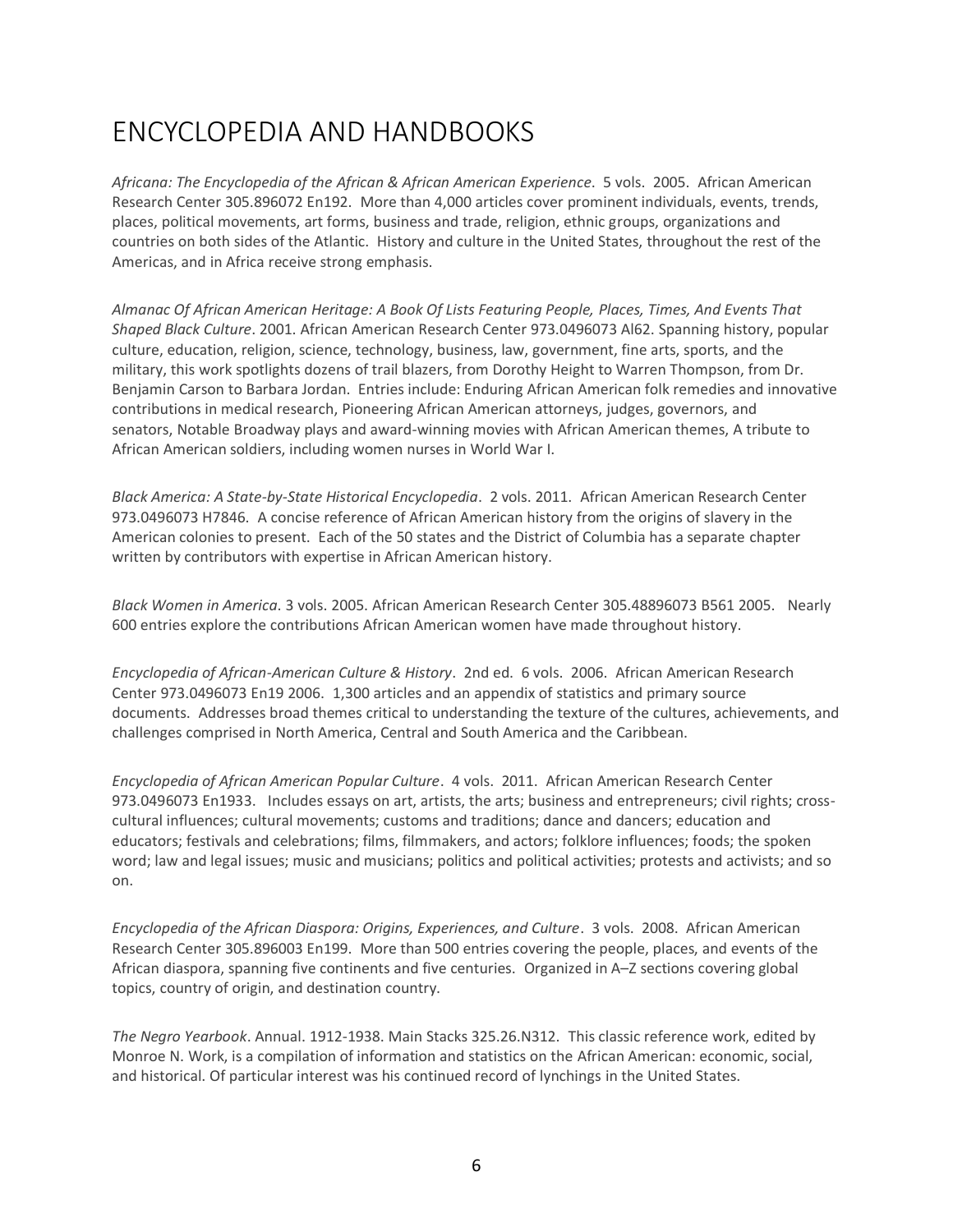<span id="page-6-0"></span>*New York Public Library African American Desk Reference*. 1999. African American Research Center 305.89607303 N42. This reference book by Schomburg Center for Research in Black Culture contains 5,000 topics. It covers important people, places, organizations, movements, and creative works. Its 19 chapters, include Timelines of African American History, Political and Civil Rights Leaders, African Contributions to the Making of the Americas, Holidays and Celebrations, Museums and Historical Sites, Religion and Spirituality, Health Tips and Recipes, Business Contacts and Professional Associations, Demographics and Population, Major Writers, Artists, and Musicians, Musical Forms, Sports, and more.

*Sage Encyclopedia of African Cultural Heritage in North America*. 2 vols. 2015. African American Research Center 960 Sa184. 350 signed entries focusing on Americanisms (cultural retention traceable to an African origin) and cultural continuities (ongoing practices and processes through which African culture continues to be created and formed).

### **[Return to Table of Contents](#page-1-0)**

### HISTORY: CHRONOLOGIES, FACT BOOKS, & GUIDES

*The African American Electorate: A Statistical History*. 2 vols. 2012. African American Research Center 324.60973 W175a. A reference work of registration data on African American voters from Colonial America to the present. It features election returns for African American presidential, senatorial, congressional, and gubernatorial candidates over time.

*Black Firsts: 2000 Years of Extraordinary Achievement*. 1994. African American Research Center 909.0496073.B561. Nearly 3,000 instances of firsts ranging from science to education to sports and entertainment are described.

*Black Saga: The African American Experience*. 1995. African American Research Center 973.0496073.C462B. A survey of the people, events, and places of African American history from 1492 to the present. Brief entries are arranged in chronological order.

### *Chronology of African-American History*. 1991. African American Research Center 973.0496073.H784C1997. From the arrival in America of Pedro Alonzo Nino, identified as a black sailor on Christopher Columbus' Santa Maria, to recent events like L. Douglas Wilder's victory as the first elected black governor in United States history, this book chronicles the people, places, and events that have had a major impact on African American history. Contains information about legislation and court decisions, and data on social, economic, political, and educational milestones.

*Historic Landmarks of Black America*. 1991. African American Research Center 917.304928.C168H. Describes 300 historical sites including houses, museums, libraries, churches, forts, colleges, and battlefields, that play an important role in African American history.

*The Historical and Cultural Atlas of African Americans*. 1991. African American Research Center 973.0496073.AS13h1998. Treats the black experience in the United States from the period of the slave trade to 1991. Examines African origins. Entries are chronologically arranged.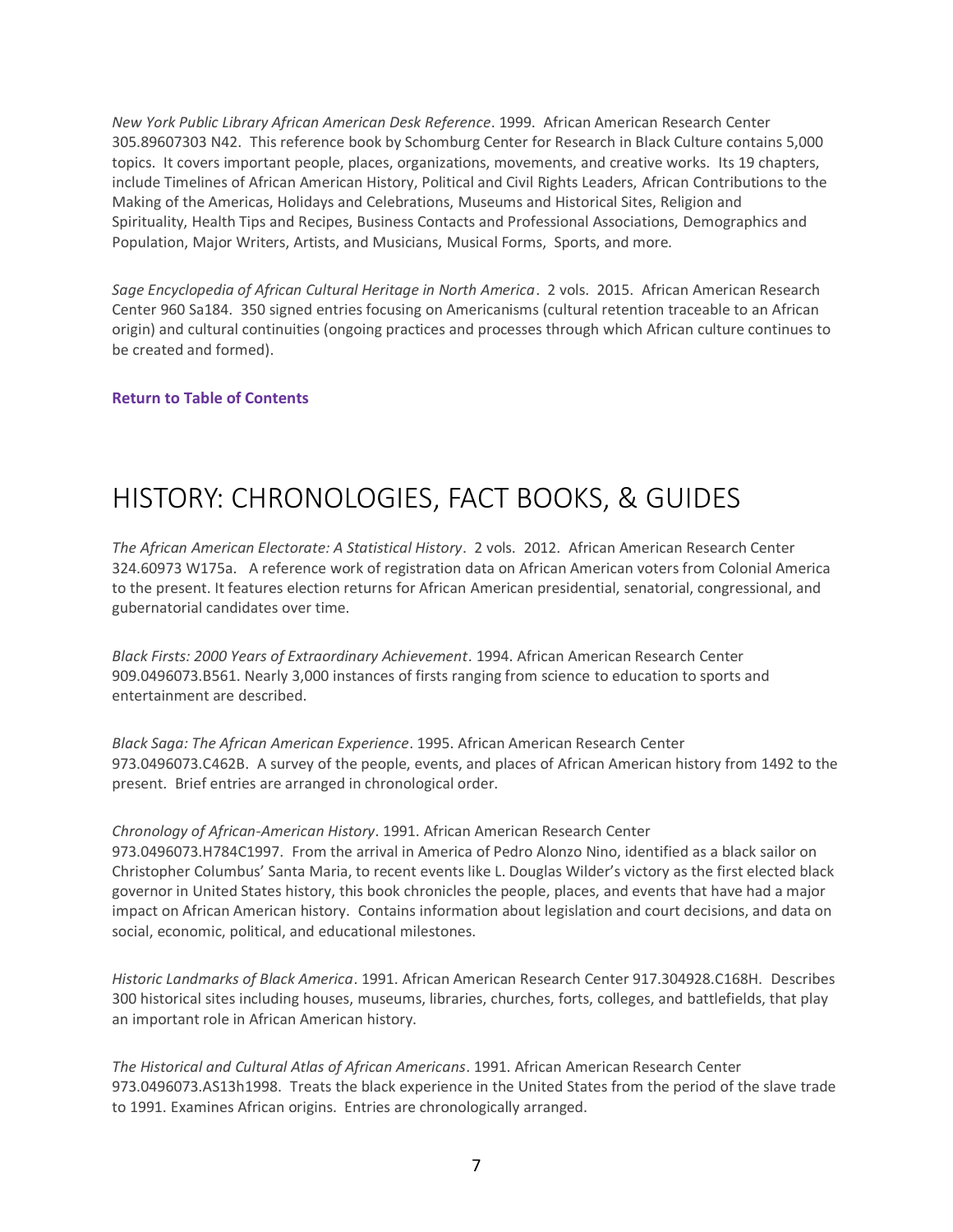<span id="page-7-0"></span>*Historical Statistics of Black America*. 1995. Main Reference Q.973.0496073.H6293. Nearly 2000 tables of statistical information on blacks in North America from colonial times until 1975. Subject-specific chapters are chronologically arranged and reflect developments in black history. Subjects include slavery, and the migration of blacks into the south between 1870 and 1910.

#### **[Return to Table of Contents](#page-1-0)**

### LITERATURE BY AND ABOUT AFRICAN AMERICANS

*Afro-American Literature and Culture Since World War II: A Guide to Information Sources*. 1979. Main Stacks 016.813.P32A. An annotated post-World War II through 1970 bibliography. Subjects include the civil rights movement, folklore, prison writing, riots, religion, women, and psychology, among others. An Author section lists 56 authors including Malcolm X, Martin Luther King Jr., Nikki Giovanni, W.E.B. Dubois, Ralph Ellison, Richard Wright, and Langston Hughes, among others.

*Afro-American Poetry and Drama, 1760-1975: A Guide to Information Sources*. 1979. Main Reference 016.81.AF85. Consists of two parts: Afro-American poetry, 1760-1975 and Afro-American drama, 1850- 1975. Both sections are divided into General Studies containing works of reference, history and criticism and Individual Authors listing an author's books of poetry as well as biographical and critical studies.

*Bibliographical Guide to African-American Women Writers*. 1993. African American Research Center 016.8108.J761B. Documents the literary achievements of 900 African American women from 1746 to the present in thousands of primary and secondary sources. Writers are arranged in alphabetically and include a list of primary sources entered alphabetically by title, followed by secondary sources entered by author.

*Black Literature Criticism*. 3 vols. 1992. African American Research Center 809.8896.B5616. Contains critical excerpts on some 125 internationally prominent black authors of the 18th, 19th, and 20th centuries. Each author entry includes an introduction that covers biographical details, the major literary interests of the author, descriptions and summaries of the author's best known works, and critical commentary about the author's achievement, status, and importance; a chronological list of principal works; and multiple excerpts of criticism, including book reviews, academic studies of individual works, and comparative studies, arranged chronologically to give a sense of how critical reception evolved over time.

*Black Literature Criticism: Classic and Emerging Authors since 1950*. 2nd ed. 3 vols. 2008. African American Research Center 809.889 B561. Covers 80 authors, the majority of whom are African American, but representative African and Caribbean authors are also included. Each entry presents a historical survey of critical response to the author's works.

*Contemporary African American Novelists: A Bio-bibliographical Critical Sourcebook*. 1999. African American Research Center 813.09 C7674. This reference book is a guide to the lives, works, and achievements of 79 contemporary African American novelists. Of the 79 novelists profiled, 41 are women. Each entry has a biographical sketch of the author, a critical assessment of the author's major works and themes, a sample of critical responses the author's novels have elicited, and a selected bibliography listing the author's publications as well as useful secondary material.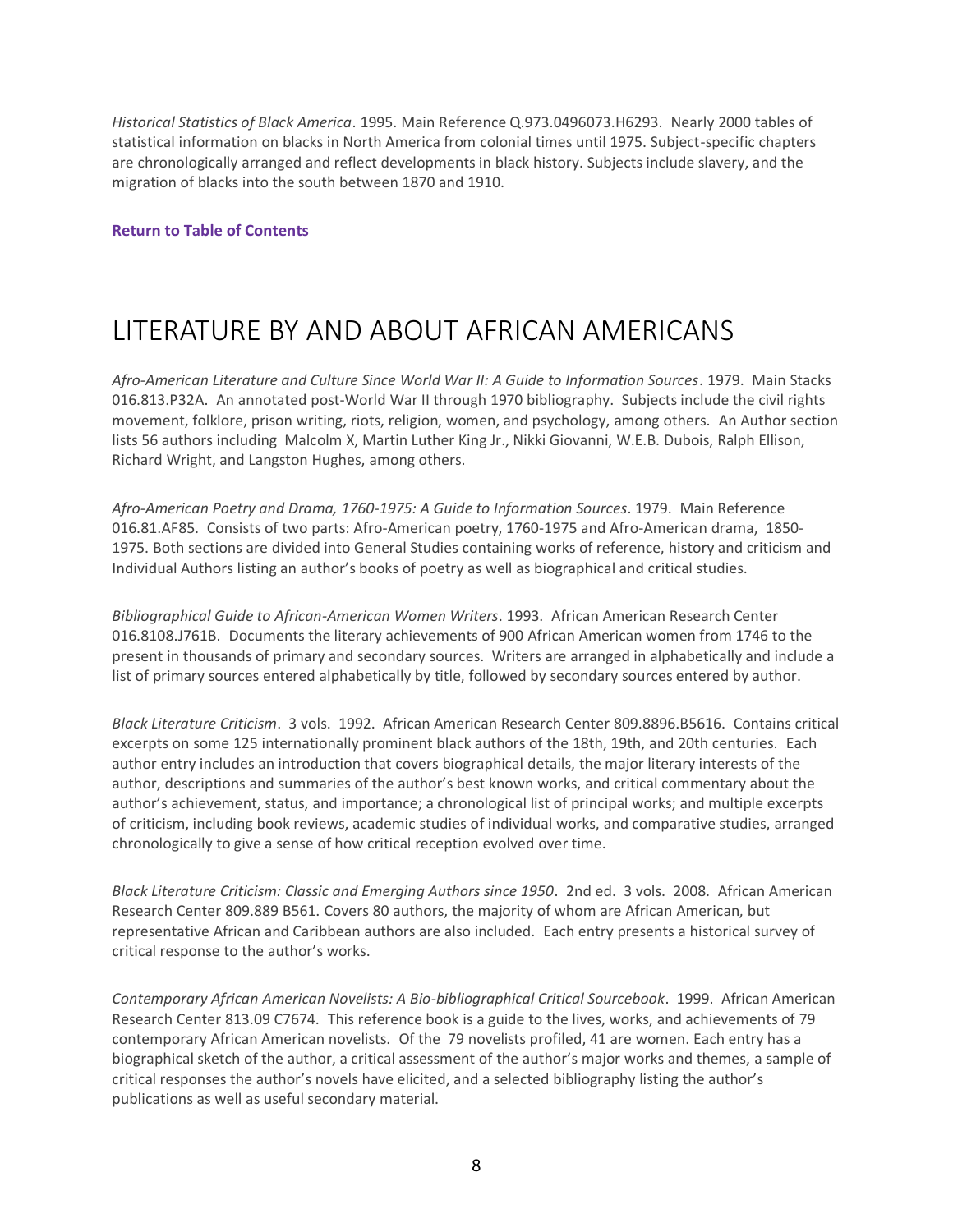*Contemporary Black American Playwrights and Their Plays: A Biographical Directory and Dramatic Index*. 1988. Main Reference 812.09.P442C. Covers 700 contemporary dramatists, screenwriters, radio and TV scriptwriters active between 1950 and 1988. Provides a wealth of information on obscure and overlooked American playwrights as well as some famous ones.

### *Dictionary of Literary Biography*. 1978- .

- v. 33: *Afro-American Fiction Writers After 1955*. 1984. African American Research Center 928.1.D561.v.33. Essays on the multitalented, multigenred (sci-fi, juvenile lit, detective novels, etc.) African-American writers whose careers flourished after 1955, and the themes and issues reflected in their works: more strong black female protagonists; a move away from the traditional reverence for Christianity; concern with the black family, especially with black fathers; interactions within the black community; and a move toward not just recording history but interpreting history.
- v. 38: *Afro-American Writers After 1955: Dramatists and Prose Writers*. 1985. African American Research Center 928.1.D561. v.38. African American dramatists and prose writers whose works grew out of or shaped the black arts movement, by creating prose and theatrical works relevant to African Americans. Works that reflect the increasing importance of autobiography and biography for expressing conceptions of self and of the meaning of African American history.
- v. 41: *Afro-American Poets Since 1955*. 1985. African American Research Center 928.1.D561.v.41. Essays on 51 African American poets whose works helped to shape a contemporary literature. Flourishing in the 1960s, these generations of poets achieved a new black renaissance rivaling the Harlem Renaissance of the 1920s.
- v. 50: *Afro-American Writers Before the Harlem Renaissance*. 1986. African American Research Center 928.1.D561.v.50. Contains alphabetically arranged entries that provide career biographies of thirty-four African-American writers active between the Harlem Renaissance and 1940; each with a list of principal works and a bibliography.
- v. 51: *Afro-American Writers from the Harlem Renaissance to 1940*. 1987. African American Research Center 928.1.D561.v.51. Contains alphabetically arranged entries that provide career biographies of thirty-four African-American writers active between the Harlem Renaissance and 1940; each with a list of principal works and a bibliography.
- v. 76: *Afro-American Writers, 1940-1955*. 1988. African American Research Center 928.1.D561.v.76. Among the African American writers featured in this volume are Gwendolyn Brooks, Ralph Ellison, Naomi Long Madgett, Ann Petry, Dorothy West and Richard Wright.

*Dictionary of Literary Biography Documentary Series: An Illustrated Chronicle*. V. 8: The Black Aesthetic Movement. 1991. African American Research Center 810.9.D561. Concerns the Black Arts Movement which began in the early 1960s and last through the mid 1970s. Divided into 6 sections, the middle sections focus on four of the most important writers associated with the Black Arts Movement. These are about Amiri Baraka, Haki R. Madhubuti, Sonia Sanchez, and Ishmael Reed. The first and last sections are thematic: "The Black Aesthetic Background" and "The Emergence of Black Women Writers."

*Harlem Renaissance: A Gale Critical Companion*. 3 vols. 2003. African American Research Center 810.9 H2261. Includes entries on the major topics, authors and works of the period complete with reprinted full text literary criticism. Volume 1 features an introduction to the Harlem Renaissance, a descriptive chronology of events and entries on five major topics related to the movement. Volumes 2 and 3 include approximately 35 entries on the major literary figures and their works from the period.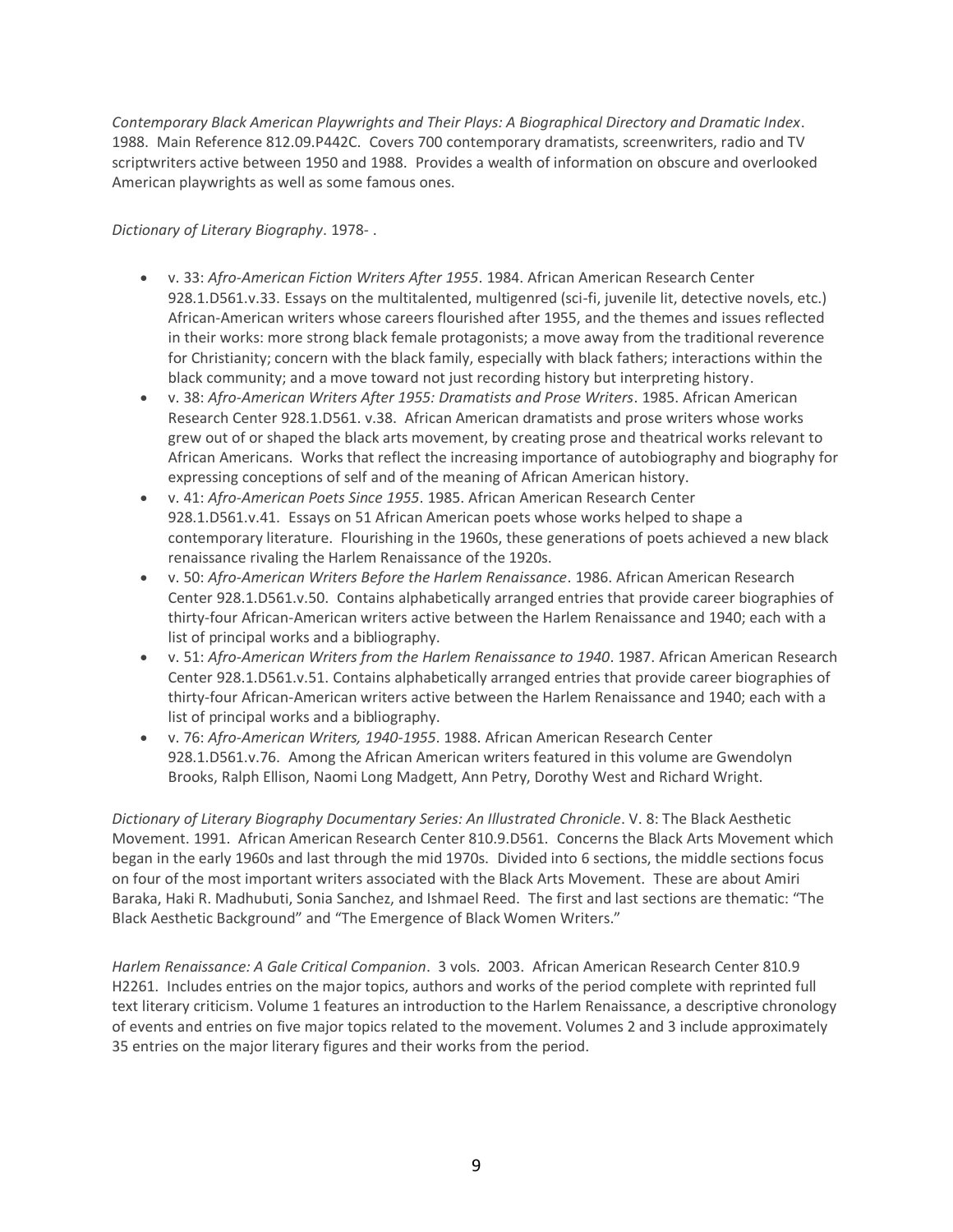<span id="page-9-0"></span>*Index to Black Poetry*. 1974. African American Research Center 016.811.C36I. Chiefly concerns black poetry in the United States. Coverage is from the 18th century to the early 1970s. 94 books and pamphlets by individual poets are indexed as well as 33 anthologies. There are three major sections: The Title and First Line index, the Author Index and the Subject Index.

*Index to Poetry by Black American Women*. 1986. African American Research Center 016.81108.C366I. Over 4,000 poems by 400 female poets are covered. Consists mostly of a title and first line index, supplemented by indexes to authors and to 1,100 subjects.

*Masterpieces of African-American Literature*. 1992. African American Research Center 810.M393. Summarizes, explains and evaluates works of African American literature including articles on writings from James Baldwin, W. E. B. DuBois, Langston Hughes, Malcolm X, Toni Morrison and many more. Covers 149 works of literature arranged alphabetically by title.

*Masterplots II: African American Literature Series*. 3 vols. 1994. African American Research Center 810.9.M3932. Contains 266 essays examining major writings in all genres. Offers author plot summary, short analysis, critical view, and annotated bibliography. Among writers included are Maya Angelou, W. E. B. Du Bois, Henry Louis Gates, Jr., Jamaica Kincaid, Toni Morrison, Ann Petry, and Richard Wright.

**[Return to Table of Contents](#page-1-0)**

## PERFORMING ARTS: THEATRE, FILM, AND TELEVISION

*African American Films Through 1959: A Comprehensive, Illustrated Filmography*. 1998. African American Research Center 791.43652 R392A. All films with a predominantly or entirely African American cast or that were about African Americans are detailed here. Each entry includes cast and credits, year of release, studio, distributor, type of film and other production details. In most cases, a brief synopsis of the film or contemporary reviews of it follow.

*Black Action Films: Plots, Critiques, Casts and Credits for 235 Theatrical and Made-For-Television Releases*. 1989. African American Research Center 791.43652 P219b. Compilation of four decades of film beginning with the 1960s. Provides detailed filmographic data and full cast and credits listings.

*Blacks in American Films and Television: An Encyclopedia*. 1988. African American Research Center 791.4308996. B567B. A collection of synopses of important black-oriented film and television programs with credits for each production and critical commentary.

*Blacks in Black and White: A Source Book on Black Films*. 2nd ed. 1995. African American Research Center 791.43 Sa48b 1995. Traces the history of the Black film industry from its beginnings around 1910 to its demise in 1950, chronicling the activities of pioneer Black filmmakers and performers. Details a unique era in American history when films featuring all-Black casts, produced and directed by Blacks, were shown primarily to Black audiences.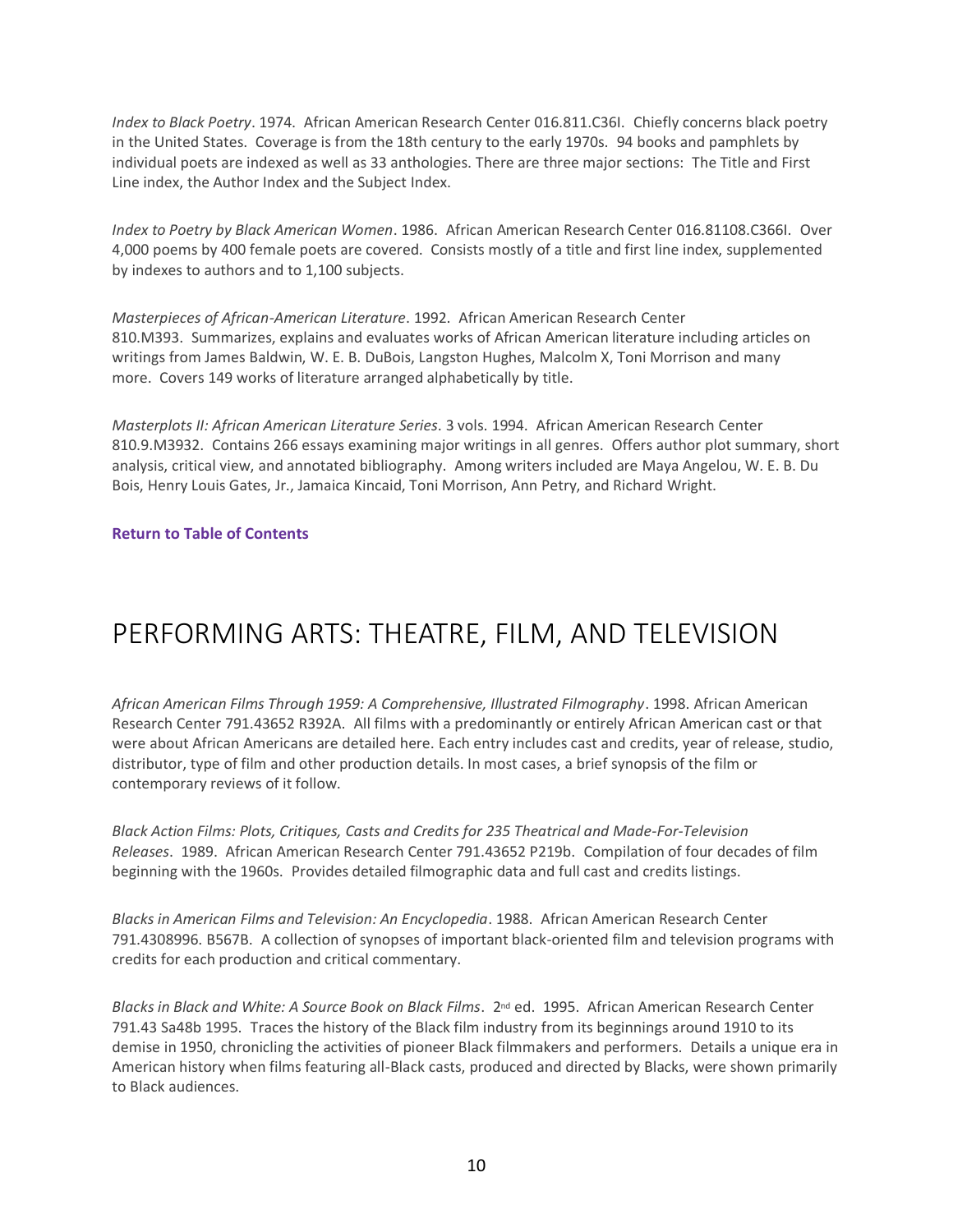*Blacks on Television: A Selectively Annotated Bibliography*. 1985. African American Research Center 016.791p. Covers 45 years of black involvement in television (1939-1984) and contains more than 2,800 entries.

*Dictionary of the Black Theatre: Broadway, Off-Broadway, and Selected Harlem Theatre*. 1983. African American Research Center 792.08996073.W834D. Part I of this work documents more than 300 shows from 1898 to 1981. Part II includes biographical entries of major performers, writers, and directors and notes major organizations that have encouraged the black theatre in New York City.

*Directory of Blacks in the Performing Arts*. 2nd ed. 1990. African American Research Center 792.025.M32D1990. Has information on approximately 1,100 black performing artists in film, television, radio, theatre, dance and musical performance.

*Encyclopedia of African American Actresses in Film and Television*. 2010. African American Research Center 791.43028092 M126e. Provides 360 brief biographies of African American film and television actresses from the silent era to 2009. Includes entries on well-known and nearly forgotten actresses, running the gamut from Academy Award and NAACP Image Award winners to B-film and blaxpoitation era stars. Each entry has a complete filmography of the actress's film, TV, music video or short film credits. Also features more than 170 photographs,

*Frame by Frame II: A Filmography of the African American Image, 1978-1994*. 1997. African American Research Center 791.4309 K69f1. A compilation of information on more than 3000 films, includes listings of films and of black casts, directors, executive producers, film composers, performers, producers, screenwriters, and Oscar-award winners and nominees.

*Historical Dictionary of African American Cinema*. 2nd ed. 2015. African American Research Center 791.4508996 F311h 2015. Coverage includes a chronology, an introductory essay, appendixes, and an extensive bibliography. The dictionary section has over 1,400 cross-referenced entries on actors, actresses, movies, producers, organizations, awards, and terminology.

*Historical Dictionary of African-American Television*. 2006. African American Research Center 791.4508996 F311h. Covers animation, documentaries, sitcoms, sports, talk shows, and variety shows. Has information on general issues ranging from African American audiences and stereotypes through the related networks and organizations. Also has a chronology of events and a bibliography.

*Images of Blacks in American Culture: A Reference Guide to Information Sources*. 1988. African American Research Center 700.973.IM1. Explores images of Blacks as they have been presented in the study and development of American culture in 10 chapters. In particular, see chapter 3 "From Uncle Tom to Cliff Huxtable, Aunt Jemina to Aunt Nell: Images of Blacks in Film and the Television Industry."

*Separate Cinema: The First 100 Years of Black Poster Art*. 2014. African American Research Center 741.67409 K641s. Presents the history of black-cast films through their posters. Features images that recount the diverse and historic journey of the Black film industry from the earliest days of Hollywood to present day.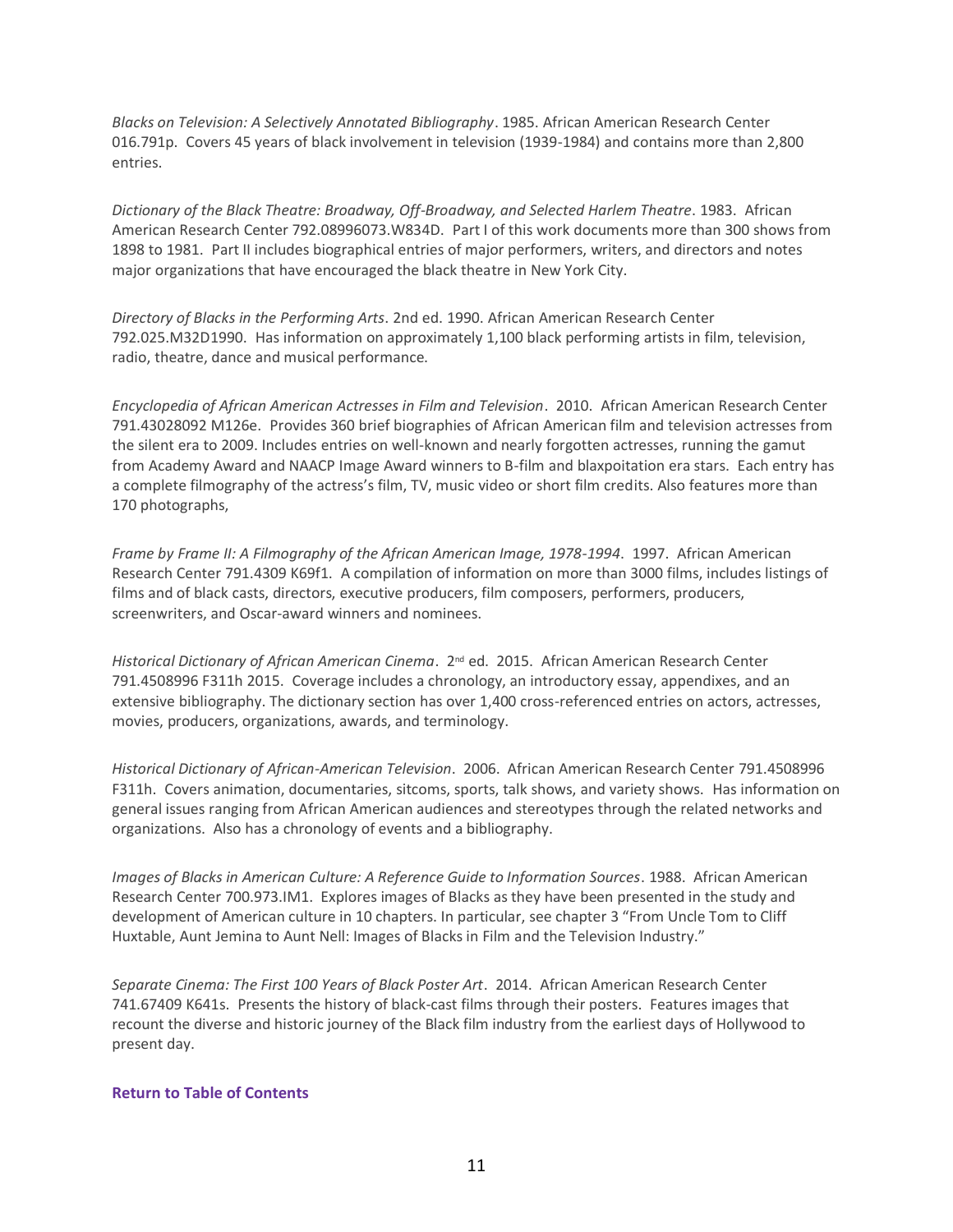# <span id="page-11-0"></span>QUOTATIONS

*African American Quotations*. 1998. African American Research Center 081.08996073 Af83. More than 2,500 quotations from over 500 individuals are included, taken from points in history ranging from early American settlement to the present. The sources for these expressions of freedom, hope, survival, and strength include such notable figures as George Washington Carver, Malcolm X, Marcus Garvey, Jesse Jackson, Mary McLeod Bethune, James Baldwin, Oprah Winfrey, and Alice Walker. Organized by subject area for ease of reference.

*Bartlett's Familiar Black Quotations*. 2013. African American Research Center 082.08996 B284. Five thousand quotes from the time of Ancient Egypt through American slavery, Jim Crow, the Civil Rights Era, Apartheid, to the present day. Passages from authors, artists, scientists, philosophers, theologians, activists, politicians, and many others.

*Contemporary Quotations in Black*. 1997. African American Research Center 081.08996073 C767. Over 1,000 quotations by noted African Americans and black African men and women, from Spike Lee to Terry McMillan, from Colin Powell to Shaquille O'Neal, from Nelson Mandela to U.S. poet laureate Rita Dove. Each quote is followed by the source from which it was taken.

*Famous Black Quotations*. 1995. African American Research Center 808.88008996 F211 1995. Quotations by people of African descent who have achieved prominence in the arts, science, politics, education, sports and other fields.

*My Soul Looks Back, 'Less I Forget: A Collection of Quotations by People of Color*. 1993. African American Research Center 081.08996073.M991993. Contains some 7,000 quotations, arranged by subject, collected by a teacher whose goal was to create source materials for Black History Month. Quotations, arranged chronologically, cover more than 450 topics.

*Racist & Sexist Quotations: Some Of The Most Outrageous Things Ever Said*. 1992. African American Research Center 305.8 F47R. Presents a compendium of quotations from distinguished individuals that express racial and ethnic prejudice and negative sexual stereotyping.

*Wisdom of the African World*. 1996. African American Research Center 081.08996 W753. A collection quotations, reflections, and folk sayings from ancient and modern Africans. Includes contributions from the Caribbean, including Jamaica, the Dominican Republic, Haiti, and Cuba. Novelist, short story writer, and professor of English Reginald McKnight has selected bits of wisdom from black individuals such as Nelson Mandela, Chinua Achebe, Malidoma Patrice Some, Desmond Tutu, and many others.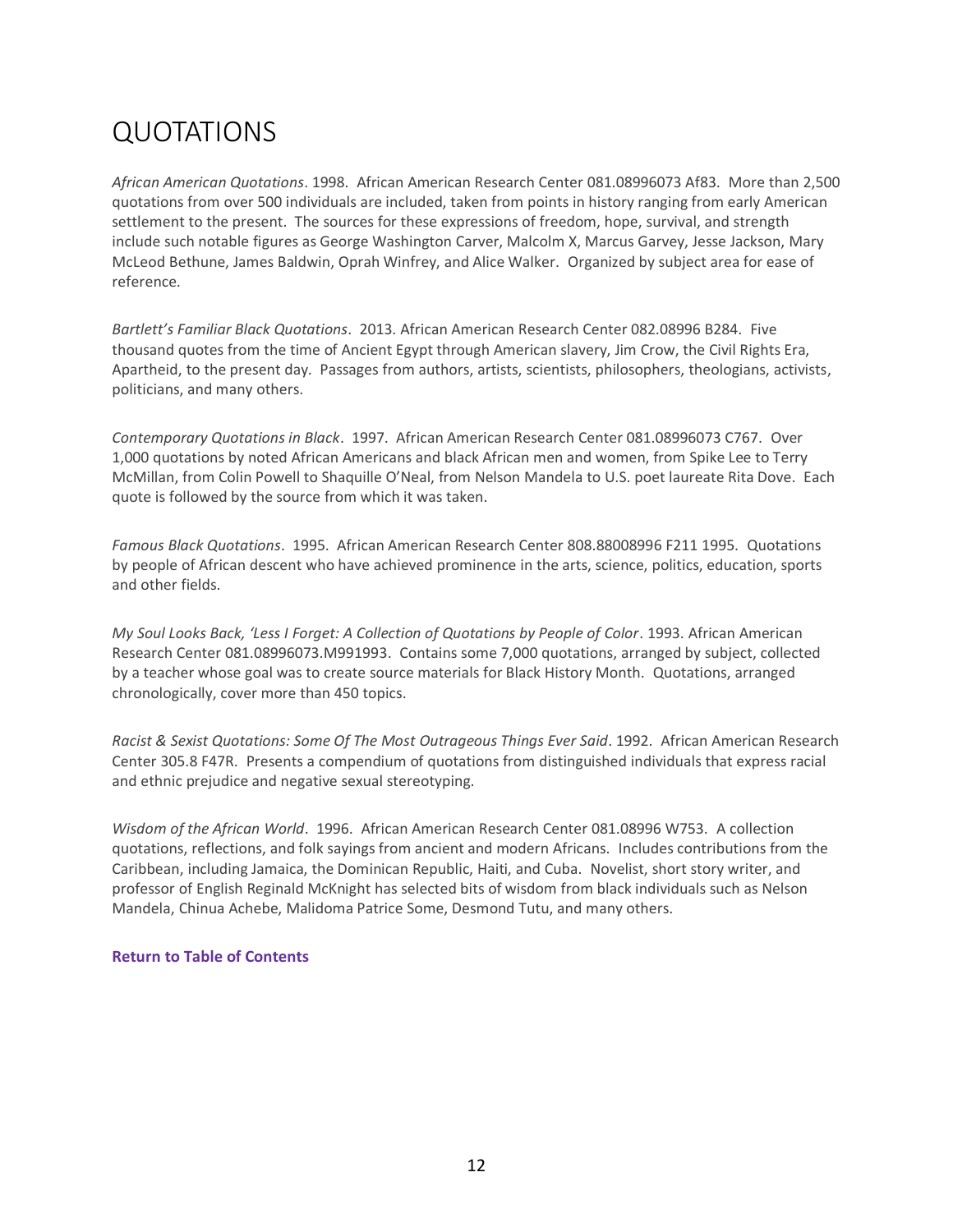# <span id="page-12-0"></span>SOCIAL CONDITIONS

*African-American Community Studies from North America: A Classified, Annotated Bibliography*. 1991. African American Research Center 016.305896.H321A. Identifies and annotates the literature on African American local (urban, town, rural) communities. Covers the United States and Canada.

*African-American Social Leaders And Activists. 2003. African American Research Center 016.305896.H321A. Documents the lives and legacies of a representative selection of memorable individuals who have been active leaders in African-American society, from colonial times to the present day. Whether abolitionists or slave revolt leaders, civil rights activists or educators, newspaper publishers or club officers, African-American activists and social leaders have been at the forefront in the struggle for civil rights, racial equality, social justice, and community preservation.*

*African Americans and Criminal Justice: An Encyclopedia. African American Research Center 364.08996073 Af834.* Provides coverage of law and criminal justice practices from the precolonial period, including the introduction of African slaves, up to practices in modern-day America. Documents disproportionate representation of African Americans in national crime statistics and presents biographies of individuals.

*African Americans And Political Participation: A Reference Handbook*. 2003. African American Research Center 323.04208996 Af83. Provides coverage of the various mechanisms African Americans have used to participate in U.S. political affairs from the colonial era to the present. Twenty-five entries on important individuals and events such as the Nat Turner revolt, the Montgomery Bus Boycott, and the Return to Africa Movement. Includes a chronology beginning with political events from colonial times.

*Black American Culture and Society: An Annotated Bibliography*. 1994. Main Stacks 305.896073.B56182. Gathers articles of crucial concern to Black Americans. These issues include education, research funding at historically black colleges and universities, voting rights, unemployment, income support policies, health care reform and racism.

*The Black Family in the United States: A Revised, Updated, Selectively Annotated Bibliography*. 1986. Main Stacks 016.30685.D294B. Chronicles and accesses historical evolution of black families; up-to-date books, articles, and dissertations; annotated bibliography.

*Black Immigration and Ethnicity in the United States: An Annotated Bibliography*. 1985. African American Research Center 016.305896073.B561. U.S. Consists of more than 1,000 entries on various facets of black immigration. Organized into 19 categories, the subjects covered are ethnicity and identity, immigration legislation and policies, demography and settlement, political activity, and the various black immigrant groups: African, Cuban, Puerto Rican, and so on.

*Black Males in the United States: An Annotated Bibliography From 1967 to 1987*. 1988. Main Stacks 016.1558496.EV15B. Annotated bibliography of published research literature on black males. Focuses on psychological and behavioral perspectives.

*Encyclopedia of African American Business History. 1999. African American Research Center 338.6422 En19.* Provides an overview of black business activities, and underscores the existence of a historic tradition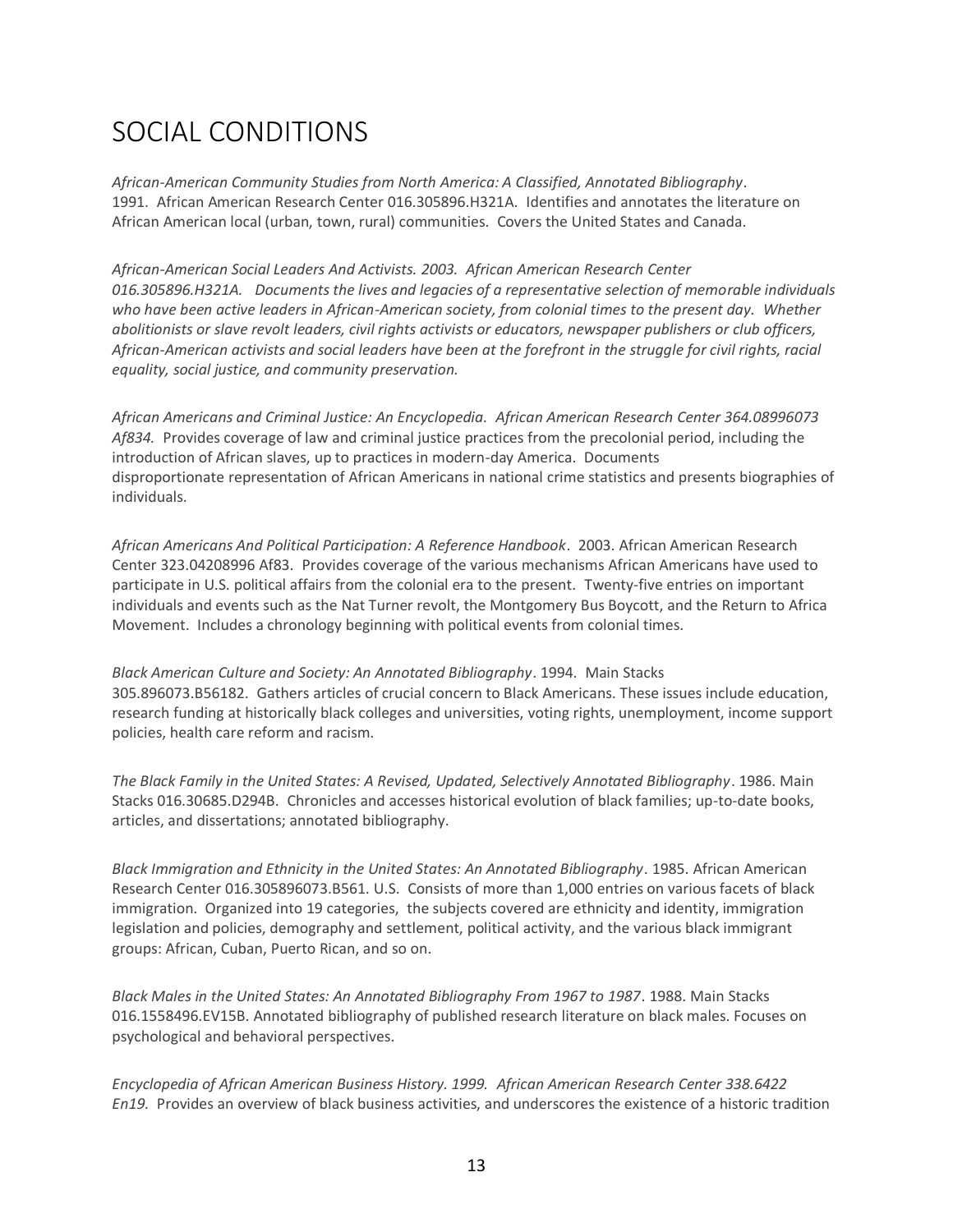of black American business participation. Entries range from biographies of black business people to overview surveys of business activities from the 1600s to the 1990s, including slave and free black business activities and the Black Wallstreet to coverage of black women's business activities, and discussions of such African American specific industries as catering, funeral enterprises, insurance, and hair care and cosmetic products. Also, there are entries on blacks in the automotive parts industry, black investment banks, black companies listed on the stock market, blacks and corporate America, civil rights and black business, and black athletes and business activities.

*Encyclopedia of African-American Civil Rights: From Emancipation to the Present*. 1992. African American Research Center 305.896073.EN19. Contains over 800 short articles. Covers a wide array of events, legislation, court decisions, cultural achievements, speeches, organizations, and personalities that have contributed to the cause of African American civil rights. Also includes a detailed chronology from 1861 to 1990.

*Encyclopedia of African American Education. 2010*. 2 vols. African American Research Center 371.82996.En192. The encyclopedia follows the struggle of African Americans to achieve equality in education–beginning among an enslaved population and evolving into the present–as the efforts of many remarkable individuals furthered this cause through court decisions and legislation. Entries provide an overview of educational institutions at every level, from preschool through graduate and professional training, with special attention to historically and predominantly Black colleges and universities. A unique appendix, "The Complete Bibliography of the *Journal of Negro Education,* 1932-2008," includes listings of the tables of contents and reprinted articles on segregation, desegregation, and equality.

*Encyclopedia of African-American Politics*. 2003. African American Research Center 973.0496073 Sm644e. Containing more than 400 entries, this volume examines the role of African Americans in the political process from the American Revolution to the present. It focuses on basic political ideas, court cases, laws, concepts, ideologies, institutions, and political processes.

*Encyclopedia of African American Society*. 2005. 2 vols. African American Research Center 305.896072 En192. The first comprehensive reference set in this field to give voice to the turbulent historical trends– slavery, segregation, "separate but equal" –that are often ignored in favor of mere facts. Also contains hundreds of articles on notable African Americans (Martin Luther King, Jr., Jackie Robinson, Miles Davis), groundbreaking events (Emancipation Proclamation, Los Angeles Riots), sports and culture (Rap Music, Jazz), and significant heritage sites (Apollo Theater).

*Encyclopedia ff American Race Riots*. 2007. 2 vols. African American Research Center 305.80097303 En192. Topics include: particular riots and violent racial incidents; the African American community's preparedness and responses to this form of mass violence; federal responses to rioting; the underlying causes of rioting; reactions of prominent figures. Besides almost 300 cross-referenced entries, most of which conclude with lists of additional readings, the encyclopedia also offers a timeline of racial violence in the United States, an extensive bibliography, and a selection of primary documents.

*Freedom Facts And Firsts: 400 Years Of The African American Civil Rights Experience*. 2009. African American Research Center 323.1196073 Sm613f. Spanning nearly 400 years from the early abolitionists to the present, this guide book profiles more than 400 people, places, and events that have shaped the history of the black struggle for freedom. Coverage includes information on such mainstays as Martin Luther King, Jr., Malcolm X, and Rosa Parks, and lesser known figures such as the Housewives' League of Detroit.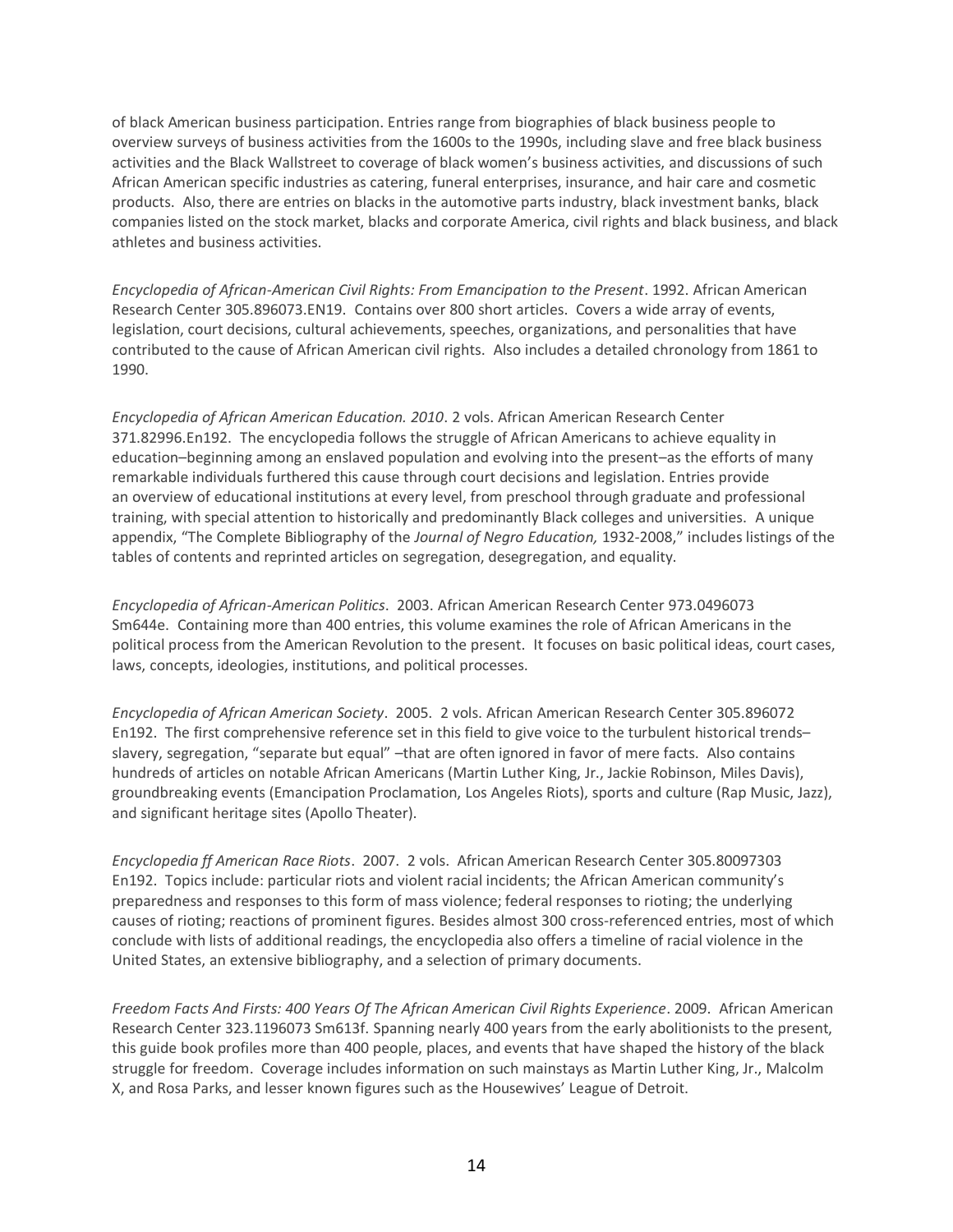<span id="page-14-0"></span>*The Jim Crow Encyclopedia*. 2008. 2 vols. African American Research Center 305.896073 J564. Jim Crow refers to a set of laws in many states, predominantly in the South, after the end of Reconstruction in 1877 that severely restricted the rights and privileges of African Americans. Includes 275 essay entries on such areas as law, media, business, politics, employment, religion, education, people, events, culture, the arts, protest, the military, class, housing, sports, and violence as well as through accompanying key primary documents excerpted as side bars.

#### **[Return to Table of Contents](#page-1-0)**

### ABSTRACTS/INDEXES

*Antebellum Black Newspapers*. 1976. African American Research Center 016.071471.J15A. Indexes the New York Freedom's Journal (1827-1829), The Rights of All (1829), The Weekly Advocate (1837), and The Colored American (1837-1841).

*Black Index: African American Research Center in Selected Periodicals*, 1907-1949. African American Research Center 016.97030496.N468B. An author and subject guide to over 1,000 articles on the African American in more than 350 periodicals published during the first half of the 20th century. Cumulates references pertaining to African Americans the Faxon Company's *Annual Magazine Subject Index* published from 1907 to 1949. Some little-known magazines and state historical publications indexed.

*Black Newspapers Index*. 1986-2007. Newspaper 016.0713. IN21. Continues *Index to Black Newspapers*. 1977-1985. Provides abstracts and indexing of all significant articles in the Afro-American, Muslim Journal, New York Amsterdam News, Chicago Defender, Cleveland Call & Post, Norfolk Journal & Guide, Los Angeles Sentinel, and Michigan Chronicle.

*Black Studies On Disc*. 1995-2004. African American Research Center, Pan-African Workstation. Contains 100,000 records for monographs and audiovisual material owned by the Schomburg Center for Research in Black Culture; and the last five years of periodical indexing from Index to Black Periodicals.

*Blacks in Selected Newspapers, Censuses and Other Sources: An Index to Names and Subjects*. 3 vols. 1977. African American Research Center Q.016.9293 Ab16. Indexes 19th and 20th century newspapers.

*Chicago Afro-American Union Analytic Catalog: An Index to Materials on the Afro-American in the Principal Libraries of Chicago*. 5 vols. 1972. African American Research Center Q.016.301451 C432. Indexes articles published 1890 and 1940.

*Extant collections of early Black newspapers: a research guide to the Black press, 1880-1915, with an index to the Boston Guardian, 1902-1904*. Newspaper 016.0713 C141E.

*Index to Black Periodicals*. 1950-2004. Main Reference 325.2605 IND 1A. Indexes magazines and journals by authors and subjects. Covers all aspects of the African- American experience. Reviews included.